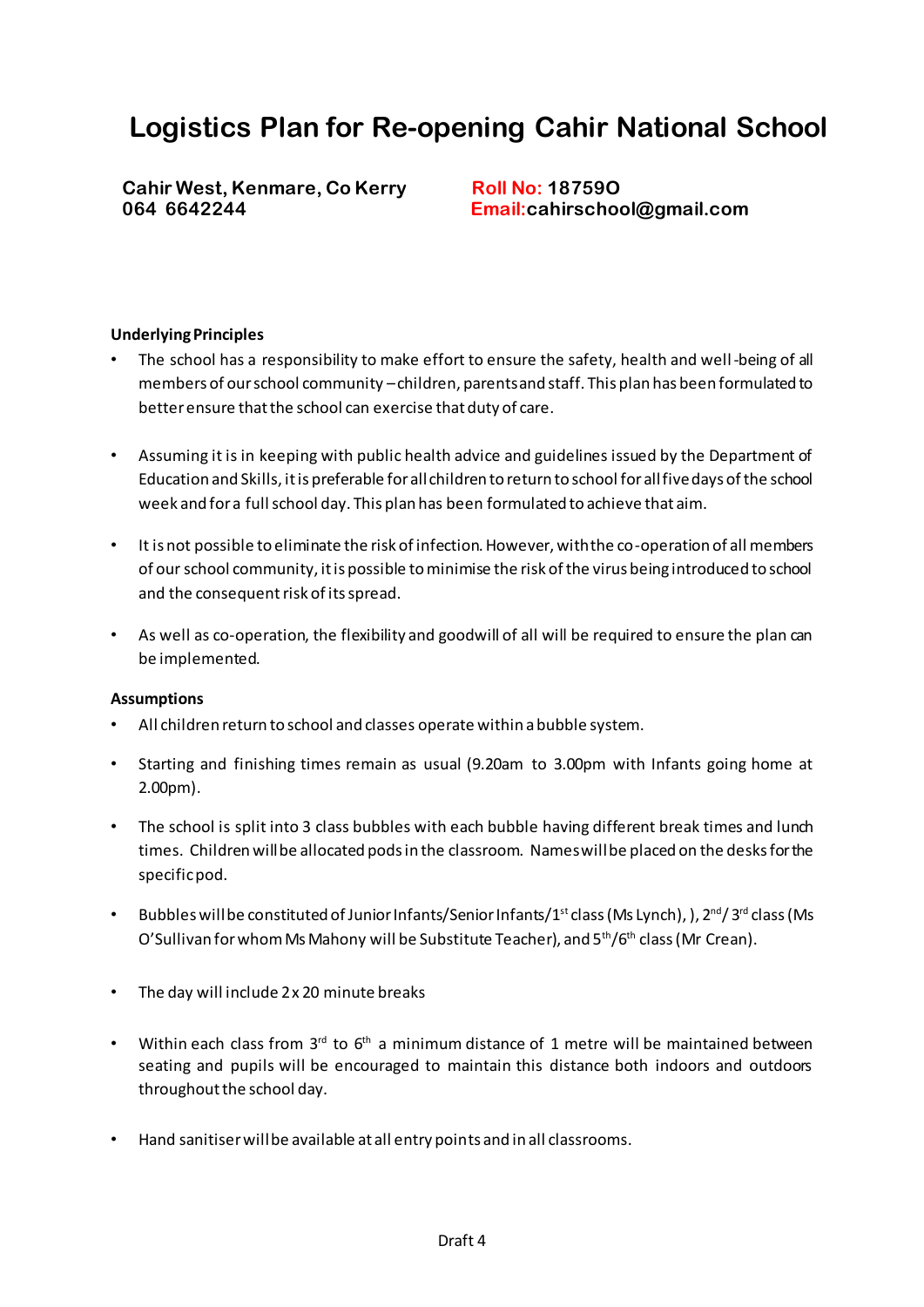|                   | Ms Lynch              | <b>Ms Mahony</b>      | Mr Crean              |
|-------------------|-----------------------|-----------------------|-----------------------|
|                   |                       |                       |                       |
| <b>Entry Time</b> | $9:10$ am - $9:20$ am | $9:10$ am - $9:20$ am | $9:10$ am - $9:10$ am |
| Sos               | 10:40 - 11am          | 11am - 11:20am        | $11$ am – $11:20$ am  |
| Lón               | 12:30 - 12:50pm       | 12:50 - 1:10pm        | $12:50 - 1:10$ pm     |
| <b>Hometime</b>   | <b>Infants: 2pm</b>   | 3:00 <sub>pm</sub>    | 3:00pm                |
|                   | $1st$ Class: 3:00pm   |                       |                       |
|                   |                       |                       |                       |
|                   |                       |                       |                       |

#### **Arrival at school**

- Each group should aim to arrive at the school in the 10 minutes immediately preceding their start time. Children should alight from cars at gravel edge of court and make their way to their classroom doors.
- Each child should enter through the designated classroom door at rear of building: Infants & 1st Class: Ms. Lynch's door
	- 2<sup>nd</sup> & 3<sup>rd</sup> Classes: Ms O'Sullivan's door (at far end of building)
	- 5 th & 6th Classes: Mr Crean's door (used to be Mrs Hanley's door)
- **NO** adults, other than staff members, should enter the school building.
- Messages for teachers can be sent by email to **cahirschool@gmail.com** or by phoning the school office **064 6642244**.

## **End of School Day**

• Traffic Schedule has been issued. Children will remain in classrooms until directed by teachers to exit classroom to meet cars as they arrive at gravel edge. No children will wait in back yard.

## **Collection of Children during the School Day**

If an adult has to collect a child during the course of the school day, prior notice is required via email or telephone call to the office.

- When the adult arrives at the school, they should go to the classroom door at the rear of the building. If children are outdoors at play, adult must wait outside gates until staff arrive.
- The child will be brought from their class to the adult by a member of staff.
- The adult who is collecting will be asked to sign the child out.
- **NO** adult should enter the school building, unless invited to do so.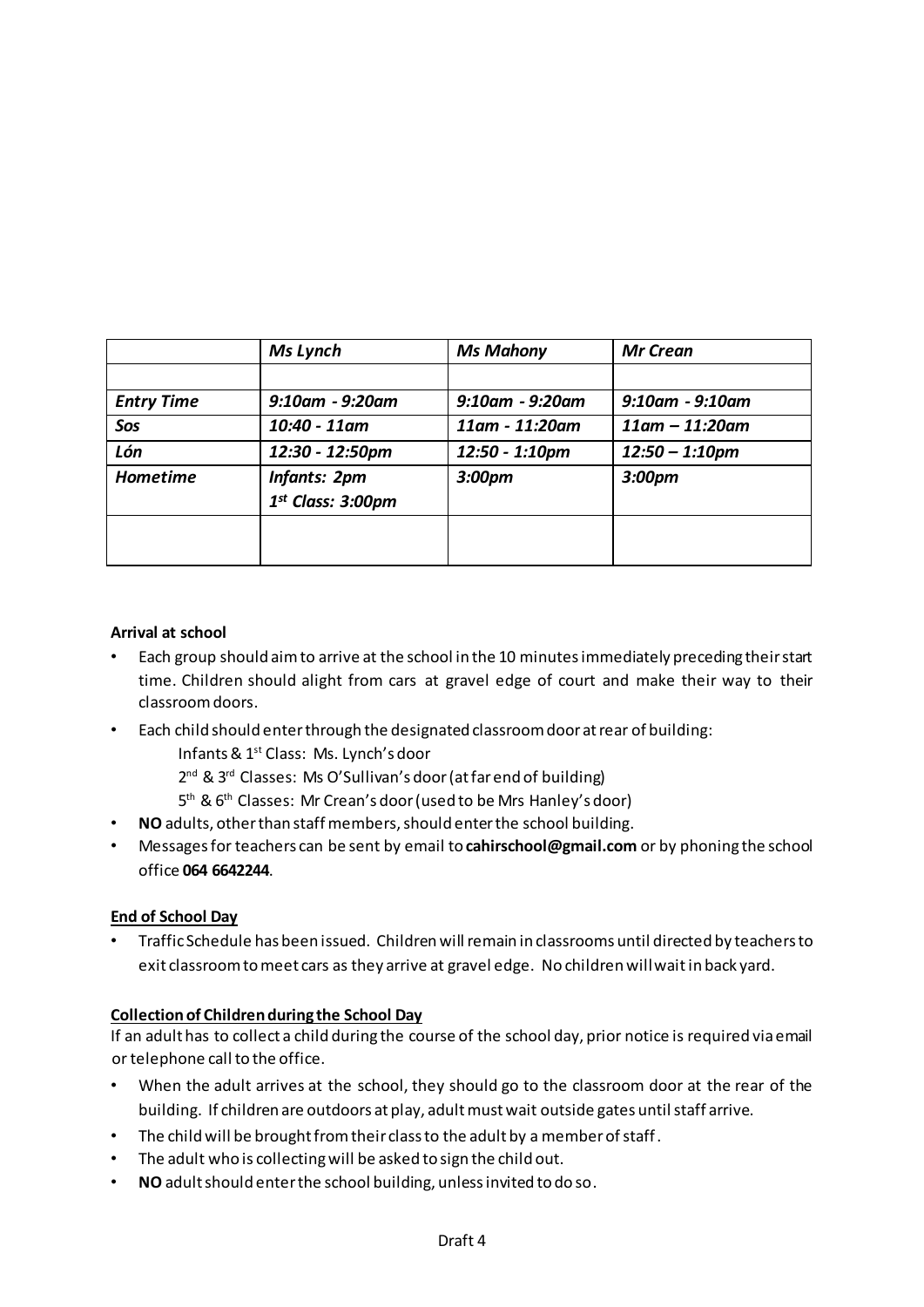## **Dealing with a suspected case of Covid-19**

Pupils should not attend school if displaying any symptoms of Covid-19. If a pupil displays symptoms of Covid-19 while in the building, the following are the procedures will be implemented:

- Parents/guardians will be contacted immediately.
- The child will be accompanied to the designated isolation area via the isolation route by a member of staff. The staff member will remain at least 2 metres away from the symptomatic child and will also make sure that others maintain a distance of at least 2 metres from the symptomatic child at all times.
- A mask will be provided for the child presenting with symptoms, if one is available. He/she should wear the mask if in a common area with other people or while exiting the premises.
- An assessment will be made as to whether the child who is displaying symptoms can immediately be brought home by parents and call their doctor and continue self-isolation at home.
- The school will facilitate the child presenting with symptoms to remain in isolation, if they cannot immediately go home, and will assist them by calling their GP.
- The child presenting with symptoms should be advised to cover their mouth and nose with the disposable tissue provided when they cough or sneeze and to put the tissue in the waste bag provided.
- If the child is well enough to go home, the school will arrange for them to be transported home by a family member, as soon as possible, and advise them to inform their GP by phone of their symptoms. Public transport of any kind should not be used.
- If they are too unwell to go home or advice is required, the school will contact 999 or 112 and inform them that the sick child is a Covid-19 suspect.
- Arrangements will be made for appropriate cleaning of the isolation area and work areas involved. The HSE will inform any staff/parents who have come into close contact with a diagnosed case via the contact tracing process. The HSE will contact all relevant persons where a diagnosis of COVID-19 is made. The instructions of the HSE should be followed.

## **Children who should not attend school**

If your child is in one of the following categories, they should not attend school –

- Children who have been diagnosed with Covid-19
- Children who have been in close contact with a person who has been diagnosed with Covid-19
- Children who have a suspected case of Covid-19 and the outcome of the test is pending
- Children who have been in contact with a person who has a suspected case of Covid-19 and the outcome of the test is pending
- Children with underlying health conditions who have been directed by a medical professional not to attend school.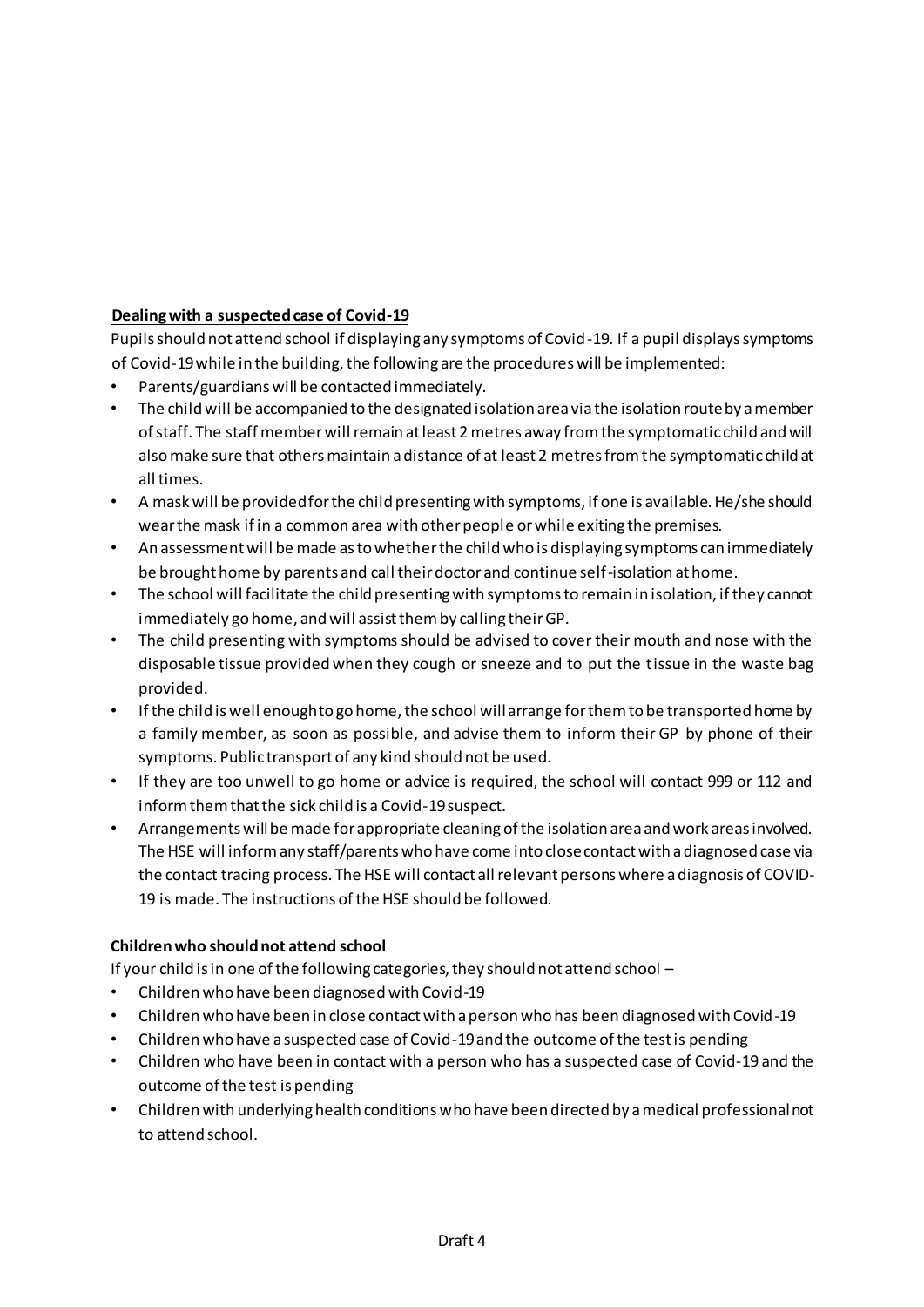- Children who have returned home after travelling abroad and must self-isolate for a period of 14 days
- Children who are generally unwell

## **Supporting the Learning of Children who cannot attend school**

If a child is not able to attend school for an extended period of time, the class teacher (and/or the learning support teacher, where relevant) suggested activities to support the child's learning at home will be shared with parents.

### **Impact of a Suspected or Confirmed Case of Covid-19 in a Class**

If the school is notified that a person in your child's class has a suspected or confirmed case of Covid19

- The parents of all children in the class will be notified
- Public health advice will be sought and followed

#### **Personal Equipment**

- It is requested that children will bring their own pens, pencils, colours, rubbers, etc. on the first day of school to avoid the sharing of equipment. It is further requested that all items have the child's name on them for ease of identification.
- Each child's pencils, colours etc will be kept at school in a pencil holder/case labelled with their name on his/her desk and each child's books will be stored in an individual labelled basket on or under his/her desk. These will remain at school with alternative items remaining at home if required for homework.
- All items including jumpers, jackets and coats must be clearly labelled with child's full name. Arrangements will be made re use of cloakrooms/storage of coats for each bubble.
- Arrangements regarding books being brought to and from school for homework will be made on a bubble by bubble basis and communicated to parents by the class teacher.
- Hand sanitiser will be available. Children may bring their own hand gel, if parents/guardians desire. Junior pupils will not have unsupervised access to individual bottles of hand gel.

#### **Shared Equipment**

By necessity, some classroom equipment needs to be shared including tablets, laptops and the equipment used for structured activities and play in Infant classrooms. Cleaning of such shared equipment with wipes or other cleaning products will take place at regular intervals to minimise the risk of the spread of infection.

#### **Yards**

Each bubble will have access to the yards during their allotted break times Yards will be supervised by class teachers, support teachers and SNA's working within those bubbles.

#### **Toilets**

Toilet rotas will be in place for each mainstream bubble and a colour coding system will be in place in bathrooms to ensure one cubicle and sink is assigned to each pod. The staff will agree a rota for the toilets in the Staff Room area.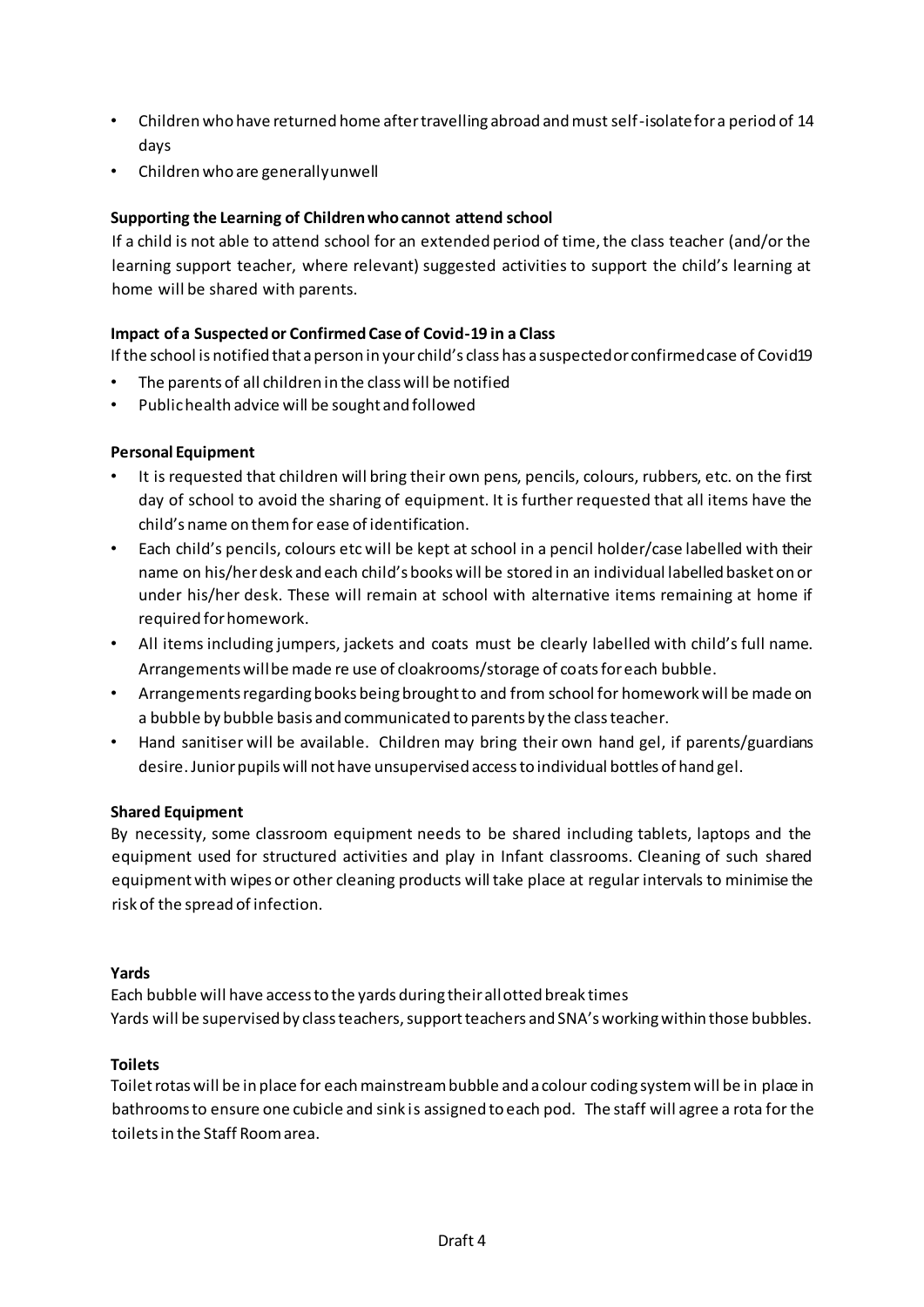### **Learning Support /Special Education**

In keeping with our Special Education policy, learning support will be provided by a blended approach of in-class support and withdrawal. The provision of support will be organised to ensure our support teachers will work within the confines of a bubble.

- Where a support teacher is working alongside a class teacher in a classroom, both teachers must be mindful of maintaining social distance from one another.
- Where children from  $3^{rd}$  to  $6^{th}$  Class receive support in one of the SET rooms, social distancing of 1 metre will be maintained between each child in the group.
- The tables and chairs in SET rooms will be wiped clean in between different groups attending

#### **PPE**

Face coverings are to be worn by all staff. Staff attending to particular care needs or who are administering first aid will wear appropriate PPE including gloves and face masks and ensure appropriate and safe disposal of same.

#### **Teacher Absence and Substitution**

In the event that a teacher is unable to attend school, every effort will be made to secure a substitute teacher for the class. If a substitute teacher is not available, it is not appropriate for the class to be divided into groups and accommodated in other classes. In such circumstances, as per DES guidelines, a SET teacher will cover the class and on a subsequent day when a substitute teacher is available a teacher will be hired to allow for extra provision for children who have missed support time due to this system being in place.

## **PE**

PE will take place outdoors and use of equipment should be confined to the sets that have been distributed to class groupings.

## **Extra-curricular Activities**

The possibility of facilitating extra-curricular activities will be explored. However, it would not be recommended that children from different bubbles would participate in extra-curricular activities at the same time.

## **Curriculum**

It will take time for staff and students to adjust to being back in school environment and be ready to engage with teaching and learning. Time will be spent on settling the pupils and getting them ready for learning which will yield positive outcomes and reduce anxiety. There will be a focus on pupil wellbeing. Schools are required during the initial weeks of the first term, to give greater time and attention to areas such as Social, Personal and Health Education, Physical Education, Languages and Mathemati cs. It is intended that as schools form comprehensive pictures of where pupils are in their learning they will work towards more typical curriculum plans.

This plan is based on current guidelines and may need to be altered depending on further public health advice that may be issued in the future. Cahir National School will continuously assess, review and